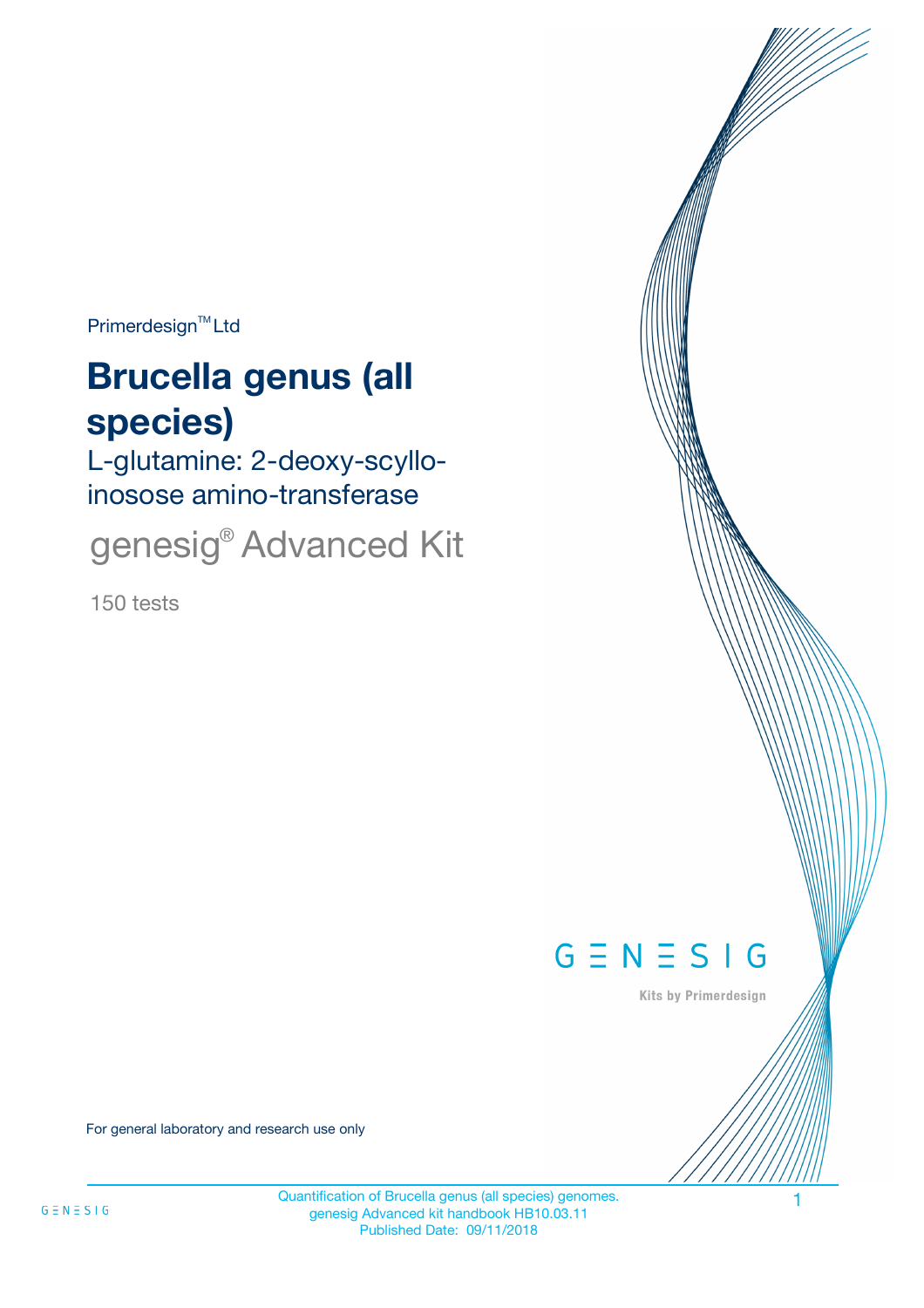## Introduction to Brucella genus (all species)

The Brucella genus is a genus of Gram-negative, non-motile bacteria that are rod shaped. Species within this genus cause Brucellosis in many species of mammals. Brucella species have a genome of around 3.2M nucleotides in length split over two circular chromosomes.

All Brucella species cause infections in specific animal groups that lead to similar diseases. Differences between the bacterium within this genus can be found in genes coding for surface exposed proteins. B. suis infects swine, whereas B. melitensis infects goats and camels B. canis infects dogs. Cattle are mainly infected by B. abortis, with B. ovis infecting sheep and B. pinnipediae recently though to infect marine mammals. These bacterial species cause male infertility resulting from orchitis and epididymitis and may also cause abortion in females due to andometritis and placentitis.

These bacteria are also capable of infecting humans and can be transmitted via inhalation of infected animal waste products, direct contact with open wounds or ingestion of contaminated food subatnaces such as un-pasteurised milk. In humans, Brucella infection can result in headache, fatigue, fever, sweating, weight loss and muscle pain. The human infection can be treated by a course of antibiotics in combination to prevent symptoms.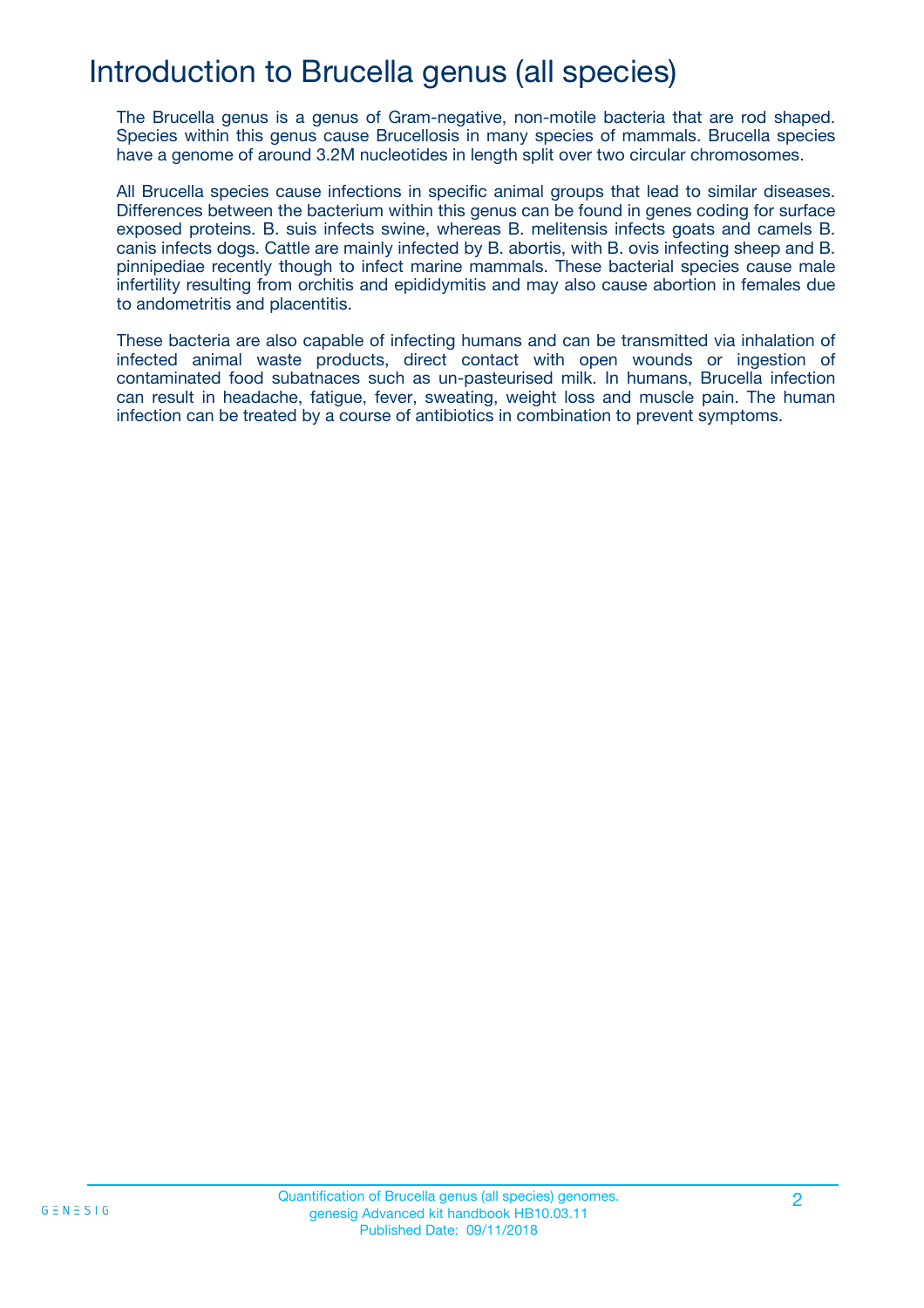## **Specificity**

The Primerdesign genesig Kit for Brucella genus (all species) (Brucella\_spp) genomes is designed for the in vitro quantification of Brucella\_spp genomes. The kit is designed to have a broad detection profile. Specifically, the primers represent 100% homology with over 95% of the NCBI database reference sequences available at the time of design.

The dynamics of genetic variation means that new sequence information may become available after the initial design. Primerdesign periodically reviews the detection profiles of our kits and when required releases new versions.

The primers have 100% homology with over 95% of Brucella reference sequences included in the NCBI database and therefore have a very broad detection profile (CP001488.1, AE008917.1, P000887.1, CP000911.1, CP000872.1, CP000708.1, AE014291.4AF047478.1, AM040264.1, AE017223.1).

If you require further information, or have a specific question about the detection profile of this kit then please send an e.mail to enquiry@primerdesign.co.uk and our bioinformatics team will answer your question.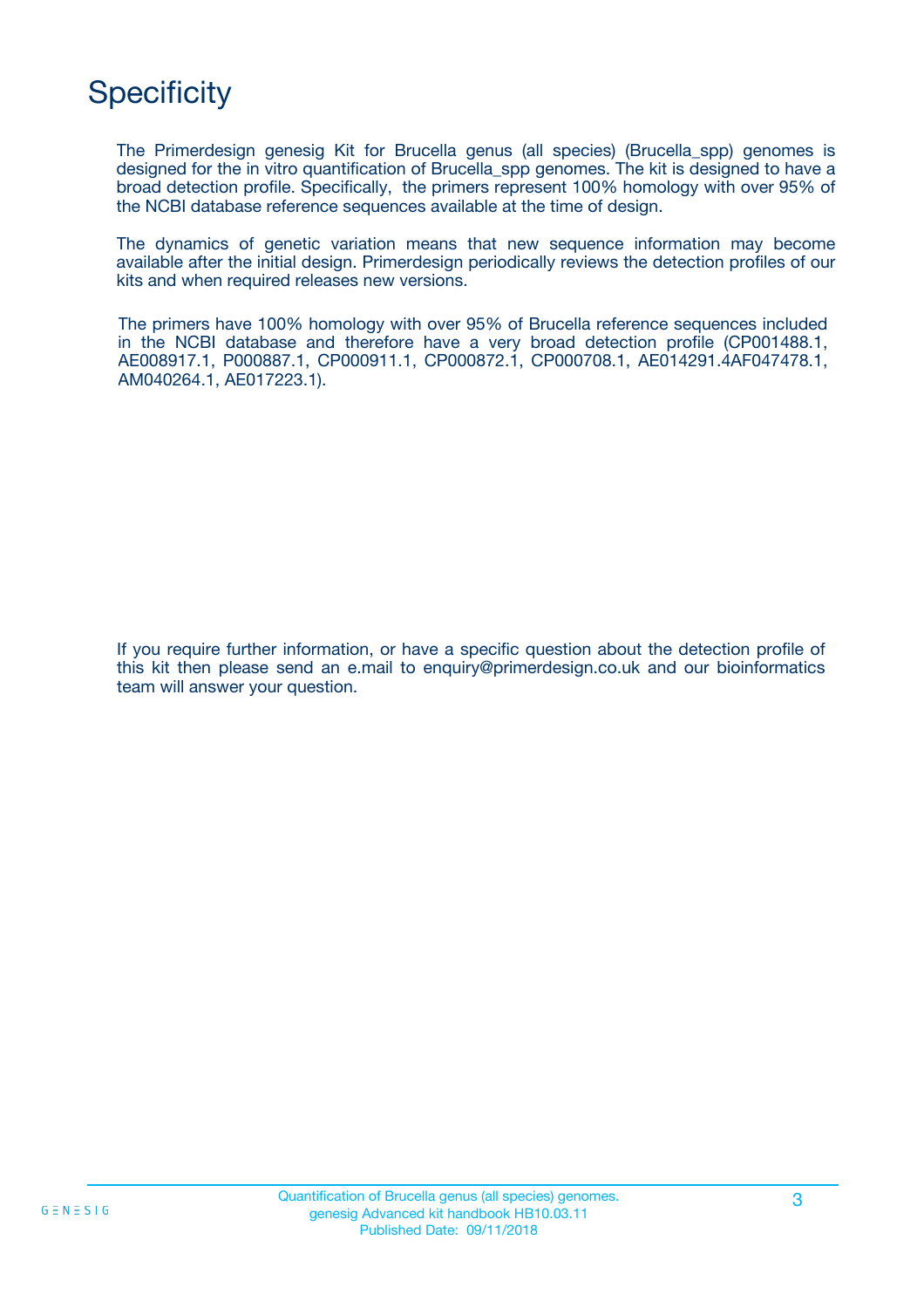## Kit contents

- **Brucella\_spp specific primer/probe mix (150 reactions BROWN)** FAM labelled
- **Brucella\_spp positive control template (for Standard curve RED)**
- **Internal extraction control primer/probe mix (150 reactions BROWN)** VIC labelled as standard
- **Internal extraction control DNA (150 reactions BLUE)**
- **Endogenous control primer/probe mix (150 reactions BROWN)** FAM labelled
- **RNase/DNase free water (WHITE)** for resuspension of primer/probe mixes
- **Template preparation buffer (YELLOW)** for resuspension of internal control template, positive control template and standard curve preparation

### Reagents and equipment to be supplied by the user

#### **Real-time PCR Instrument**

#### **Extraction kit**

This kit is recommended for use with genesig Easy DNA/RNA extraction kit. However, it is designed to work well with all processes that yield high quality RNA and DNA with minimal PCR inhibitors.

#### **oasig**TM **lyophilised or Precision**®**PLUS 2X qPCR Master Mix**

This kit is intended for use with oasig or PrecisionPLUS2X qPCR Master Mix.

**Pipettors and Tips**

**Vortex and centrifuge**

#### **Thin walled 1.5 ml PCR reaction tubes**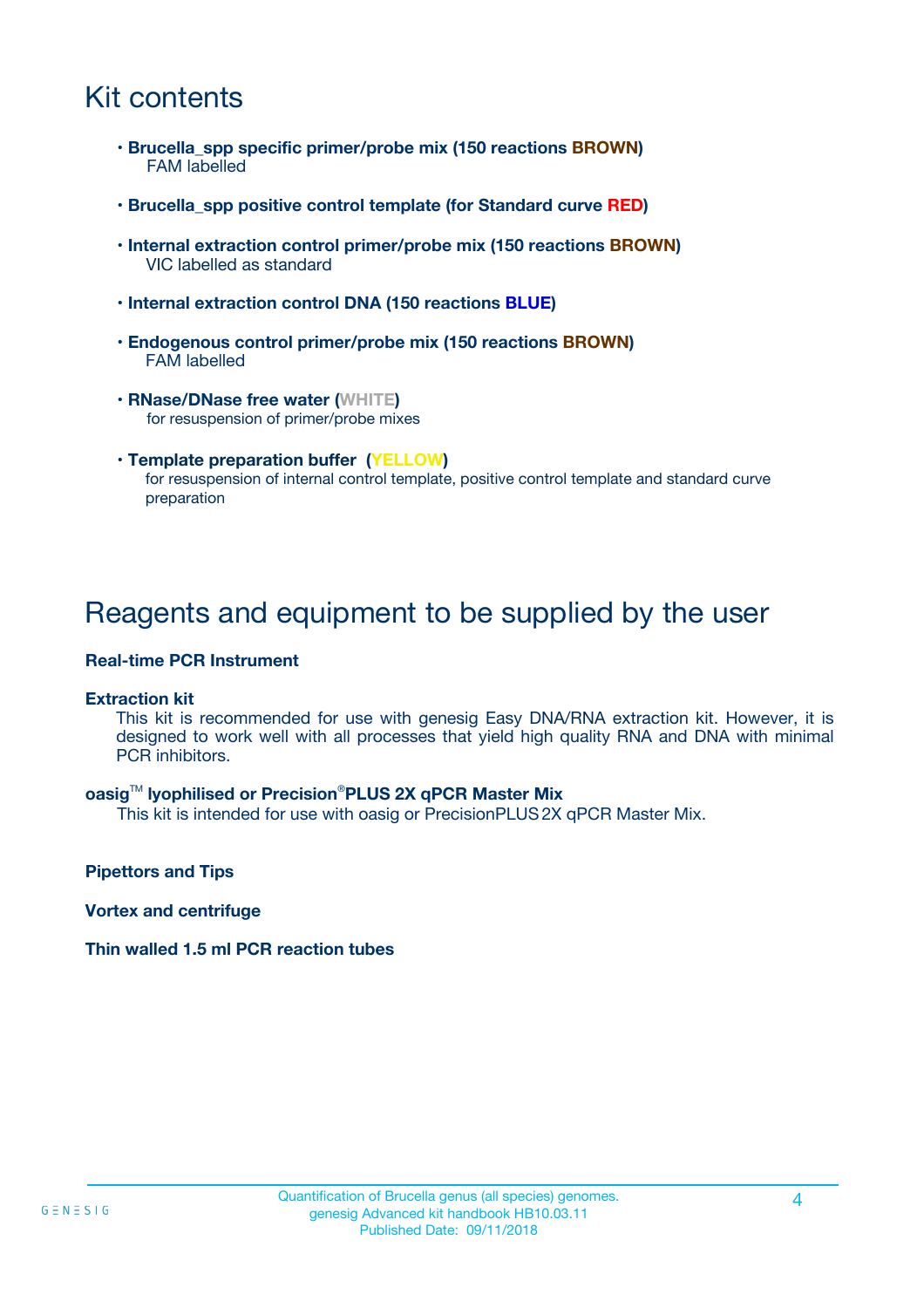### Kit storage and stability

This kit is stable at room temperature but should be stored at -20ºC on arrival. Once the lyophilised components have been resuspended they should not be exposed to temperatures above -20°C for longer than 30 minutes at a time and unnecessary repeated freeze/thawing should be avoided. The kit is stable for six months from the date of resuspension under these circumstances.

If a standard curve dilution series is prepared this can be stored frozen for an extended period. If you see any degradation in this serial dilution a fresh standard curve can be prepared from the positive control.

Primerdesign does not recommend using the kit after the expiry date stated on the pack.

### Suitable sample material

All kinds of sample material suited for PCR amplification can be used. Please ensure the samples are suitable in terms of purity, concentration, and DNA integrity (An internal PCR control is supplied to test for non specific PCR inhibitors). Always run at least one negative control with the samples. To prepare a negative-control, replace the template DNA sample with RNase/DNase free water.

### Dynamic range of test

Under optimal PCR conditions genesig Brucella\_spp detection kits have very high priming efficiencies of >95% and can detect less than 100 copies of target template.

### Notices and disclaimers

This product is developed, designed and sold for research purposes only. It is not intended for human diagnostic or drug purposes or to be administered to humans unless clearly expressed for that purpose by the Food and Drug Administration in the USA or the appropriate regulatory authorities in the country of use. During the warranty period Primerdesign genesig detection kits allow precise and reproducible data recovery combined with excellent sensitivity. For data obtained by violation to the general GLP guidelines and the manufacturer's recommendations the right to claim under guarantee is expired. PCR is a proprietary technology covered by several US and foreign patents. These patents are owned by Roche Molecular Systems Inc. and have been sub-licensed by PE Corporation in certain fields. Depending on your specific application you may need a license from Roche or PE to practice PCR. Additional information on purchasing licenses to practice the PCR process may be obtained by contacting the Director of Licensing at Roche Molecular Systems, 1145 Atlantic Avenue, Alameda, CA 94501 or Applied Biosystems business group of the Applera Corporation, 850 Lincoln Centre Drive, Foster City, CA 94404. In addition, the 5' nuclease assay and other homogeneous amplification methods used in connection with the PCR process may be covered by U.S. Patents 5,210,015 and 5,487,972, owned by Roche Molecular Systems, Inc, and by U.S. Patent 5,538,848, owned by The Perkin-Elmer Corporation.

## Trademarks

Primerdesign™ is a trademark of Primerdesign Ltd.

genesig $^\circledR$  is a registered trademark of Primerdesign Ltd.

The PCR process is covered by US Patents 4,683,195, and 4,683,202 and foreign equivalents owned by Hoffmann-La Roche AG. BI, ABI PRISM® GeneAmp® and MicroAmp® are registered trademarks of the Applera Genomics (Applied Biosystems Corporation). BIOMEK® is a registered trademark of Beckman Instruments, Inc.; iCycler™ is a registered trademark of Bio-Rad Laboratories, Rotor-Gene is a trademark of Corbett Research. LightCycler™ is a registered trademark of the Idaho Technology Inc. GeneAmp®, TaqMan® and AmpliTaqGold® are registered trademarks of Roche Molecular Systems, Inc., The purchase of the Primerdesign™ reagents cannot be construed as an authorization or implicit license to practice PCR under any patents held by Hoffmann-LaRoche Inc.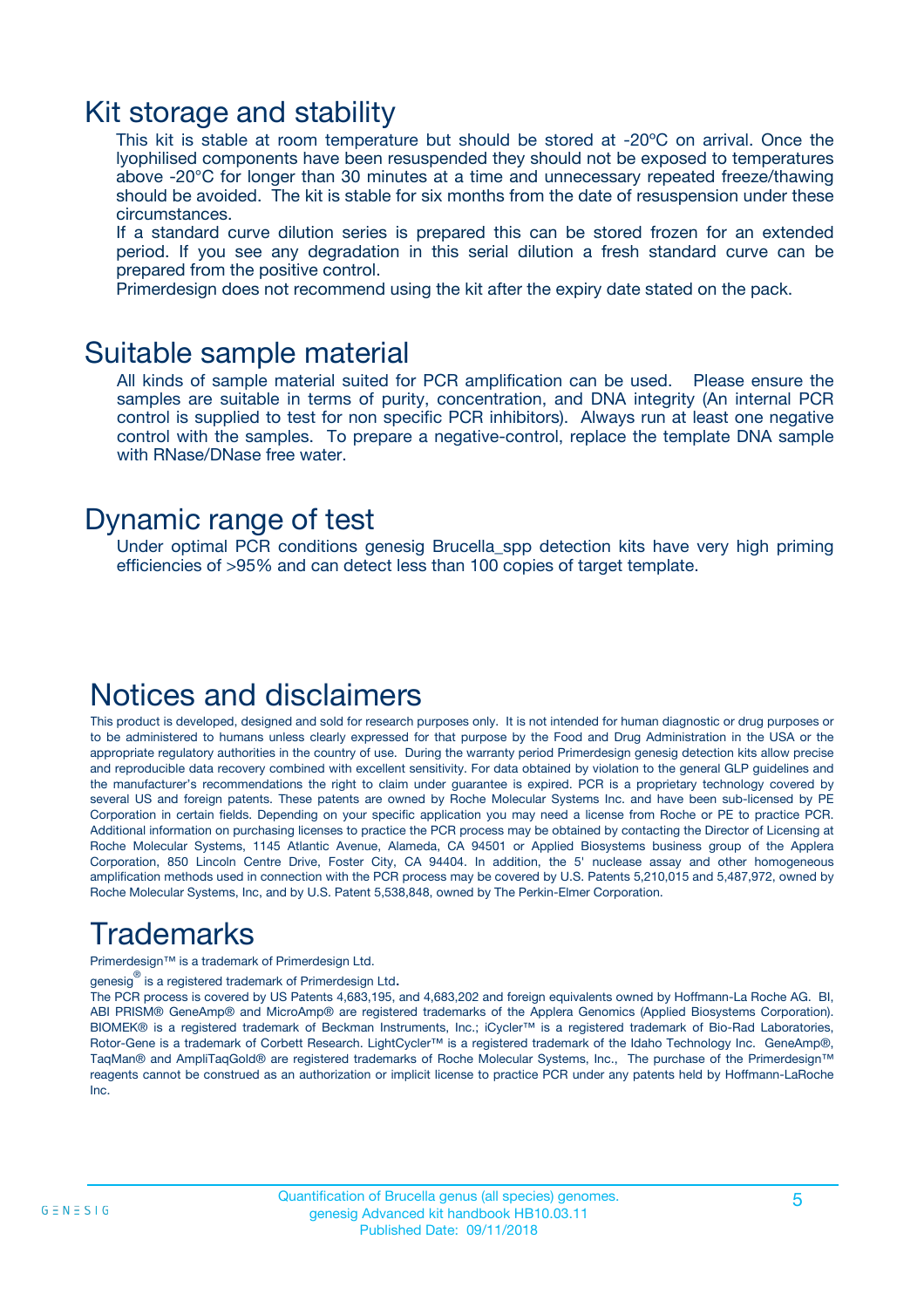## Principles of the test

#### **Real-time PCR**

A Brucella spp specific primer and probe mix is provided and this can be detected through the FAM channel.

The primer and probe mix provided exploits the so-called TaqMan® principle. During PCR amplification, forward and reverse primers hybridize to the Brucella\_spp DNA. A fluorogenic probe is included in the same reaction mixture which consists of a DNA probe labeled with a 5`-dye and a 3`-quencher. During PCR amplification, the probe is cleaved and the reporter dye and quencher are separated. The resulting increase in fluorescence can be detected on a range of qPCR platforms.

#### **Positive control**

For copy number determination and as a positive control for the PCR set up, the kit contains a positive control template. This can be used to generate a standard curve of Brucella\_spp copy number / Cq value. Alternatively the positive control can be used at a single dilution where full quantitative analysis of the samples is not required. Each time the kit is used, at least one positive control reaction must be included in the run. A positive result indicates that the primers and probes for detecting the target Brucella\_spp gene worked properly in that particular experimental scenario. If a negative result is obtained the test results are invalid and must be repeated. Care should be taken to ensure that the positive control does not contaminate any other kit component which would lead to false-positive results. This can be achieved by handling this component in a Post PCR environment. Care should also be taken to avoid cross-contamination of other samples when adding the positive control to the run. This can be avoided by sealing all other samples and negative controls before pipetting the positive control into the positive control well.

#### **Negative control**

To validate any positive findings a negative control reaction should be included every time the kit is used. For this reaction the RNase/DNase free water should be used instead of template. A negative result indicates that the reagents have not become contaminated while setting up the run.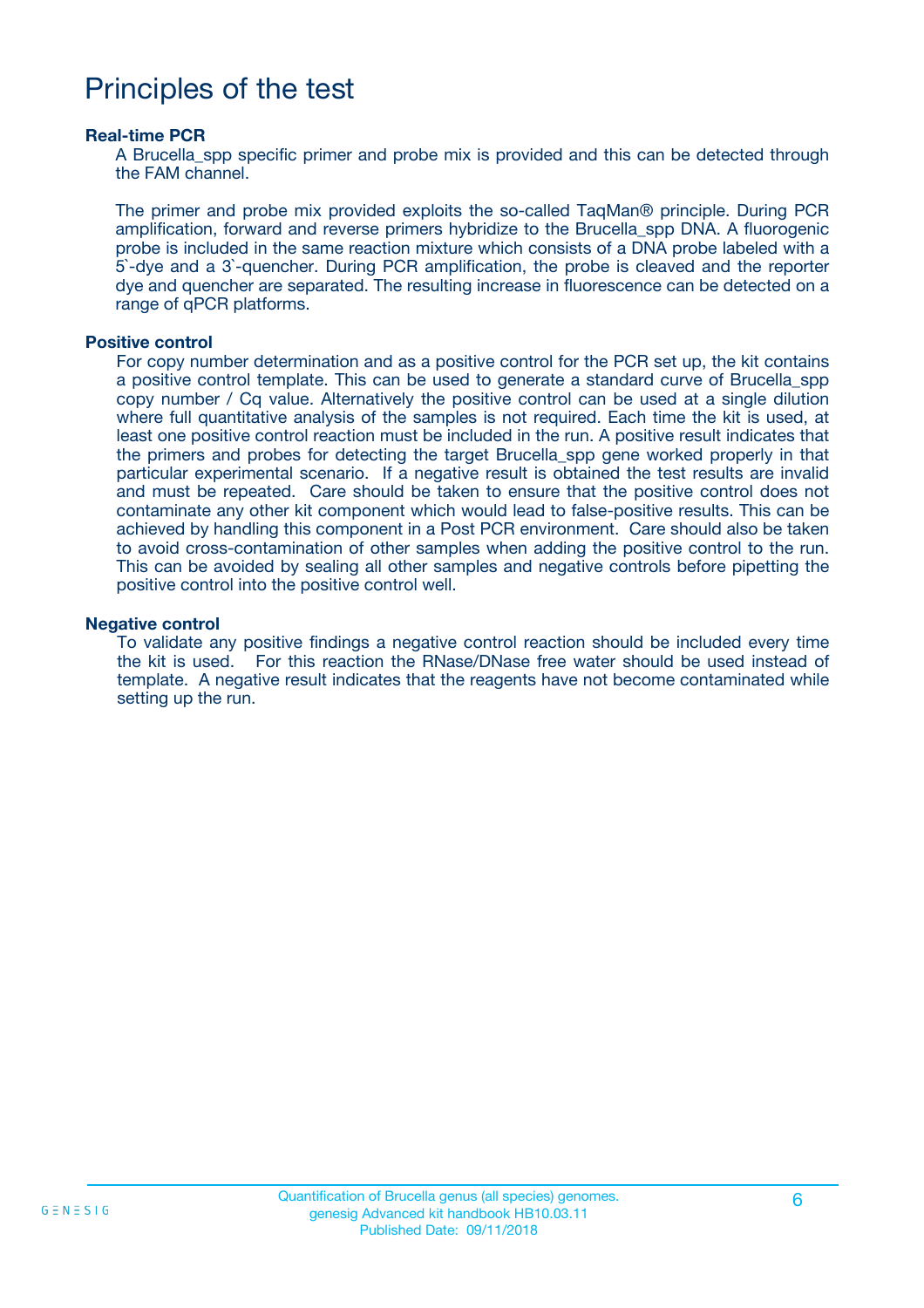#### **Internal DNA extraction control**

When performing DNA extraction, it is often advantageous to have an exogenous source of DNA template that is spiked into the lysis buffer. This control DNA is then co-purified with the sample DNA and can be detected as a positive control for the extraction process. Successful co-purification and qPCR for the control DNA also indicates that PCR inhibitors are not present at a high concentration.

A separate primer and probe mix are supplied with this kit to detect the exogenous DNA using qPCR. The primers are present at PCR limiting concentrations which allows multiplexing with the target sequence primers. Amplification of the control DNA does not interfere with detection of the Brucella spp target DNA even when present at low copy number. The Internal control is detected through the VIC channel and gives a Cq value of 28+/-3.

#### **Endogenous control**

To confirm extraction of a valid biological template, a primer and probe mix is included to detect an endogenous gene. Detection of the endogenous control is through the FAM channel and it is NOT therefore possible to perform a multiplex with the Brucella\_spp primers. A poor endogenous control signal may indicate that the sample did not contain sufficient biological material.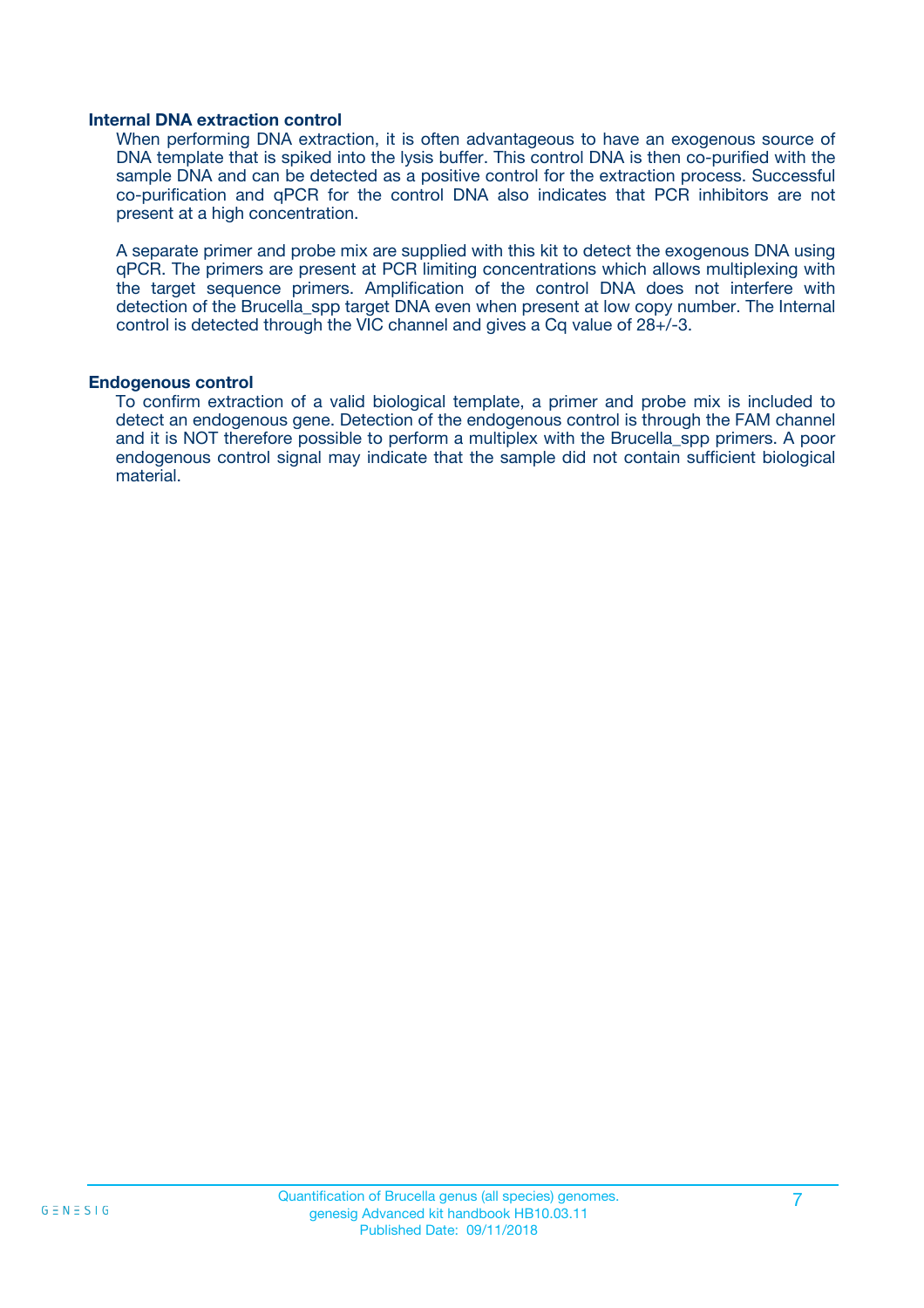### Resuspension protocol

To minimize the risk of contamination with foreign DNA, we recommend that all pipetting be performed in a PCR clean environment. Ideally this would be a designated PCR lab or PCR cabinet. Filter tips are recommended for all pipetting steps.

- **1. Pulse-spin each tube in a centrifuge before opening.** This will ensure lyophilised primer and probe mix is in the base of the tube and is not spilt upon opening the tube.
- **2. Resuspend the primer/probe mixes in the RNase/DNase free water supplied, according to the table below:**

To ensure complete resuspension, vortex each tube thoroughly.

| Component - resuspend in water                       |          |  |
|------------------------------------------------------|----------|--|
| <b>Pre-PCR pack</b>                                  |          |  |
| Brucella_spp primer/probe mix (BROWN)                | $165$ µl |  |
| Internal extraction control primer/probe mix (BROWN) | $165$ µl |  |
| Endogenous control primer/probe mix (BROWN)          | 165 µl   |  |

**3. Resuspend the internal control template and positive control template in the template preparation buffer supplied, according to the table below:** To ensure complete resuspension, vortex each tube thoroughly.

| Component - resuspend in template preparation buffer |  |  |  |
|------------------------------------------------------|--|--|--|
| <b>Pre-PCR heat-sealed foil</b>                      |  |  |  |
| Internal extraction control DNA (BLUE)               |  |  |  |
| <b>Post-PCR heat-sealed foil</b>                     |  |  |  |
| Brucella_spp Positive Control Template (RED) *       |  |  |  |

\* This component contains high copy number template and is a VERY significant contamination risk. It must be opened and handled in a separate laboratory environment, away from the other components.

### DNA extraction

The internal extraction control DNA can be added either to the DNA lysis/extraction buffer or to the DNA sample once it has been resuspended in lysis buffer.

**DO NOT add the internal extraction control DNA directly to the unprocessed biological sample as this will lead to degradation and a loss in signal.**

- **1. Add 4µl of the Internal extraction control DNA (BLUE) to each sample in DNA lysis/extraction buffer per sample.**
- **2. Complete DNA extraction according to the manufacturers protocols.**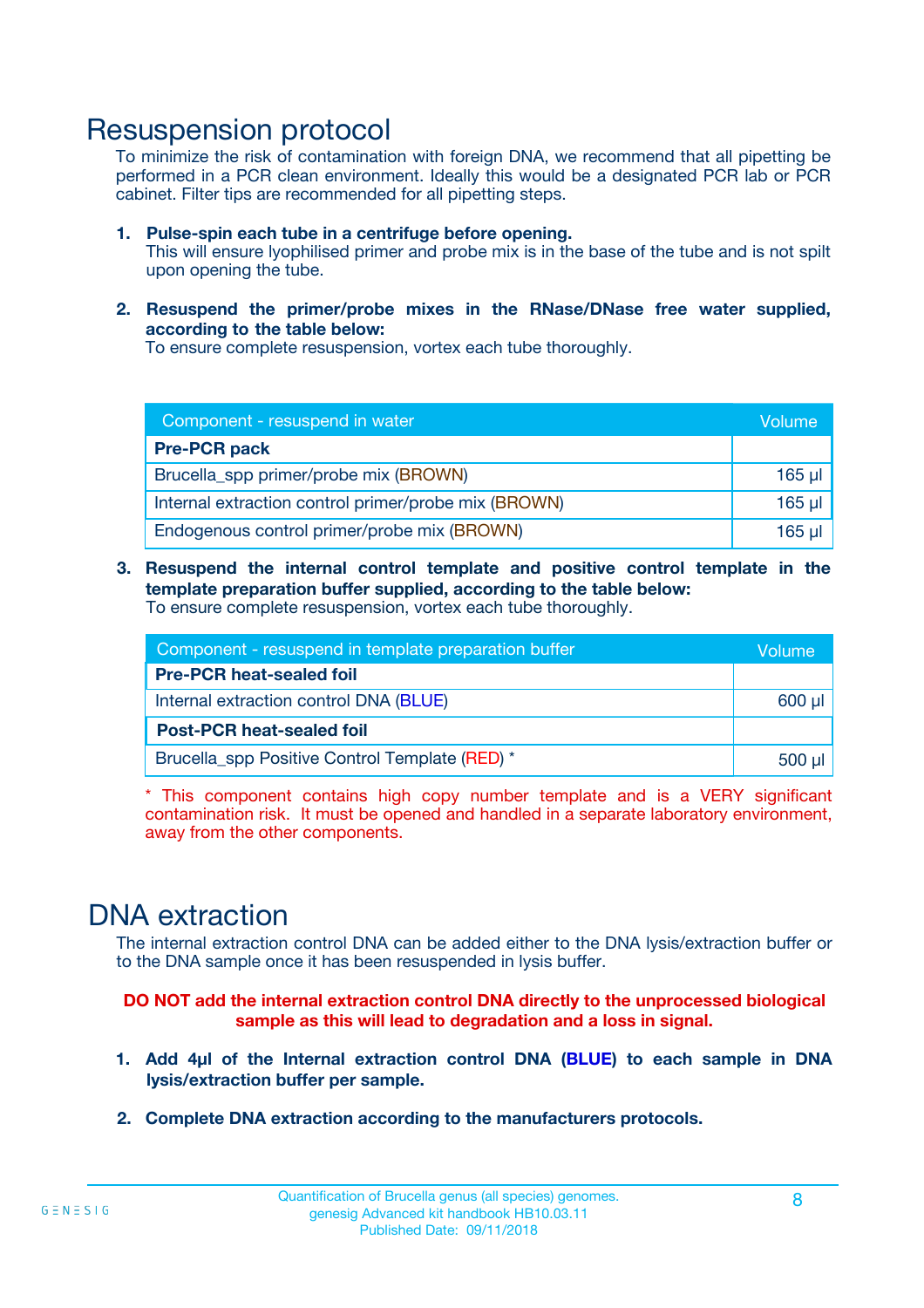## qPCR detection protocol

**1. For each DNA sample prepare a reaction mix according to the table below:** Include sufficient reactions for positive and negative controls.

| Component                                            | Volume   |
|------------------------------------------------------|----------|
| oasig or PrecisionPLUS 2X qPCR Master Mix            | $10 \mu$ |
| Brucella_spp primer/probe mix (BROWN)                | 1 µI l   |
| Internal extraction control primer/probe mix (BROWN) | 1 µl     |
| <b>RNase/DNase free water (WHITE)</b>                | $3 \mu$  |
| <b>Final Volume</b>                                  | 15 µl    |

**2. For each DNA sample prepare an endogenous control reaction according to the table below (Optional):**

**This control reaction will provide useful information regarding the quality of the biological sample.**

| Component                                   | Volume   |
|---------------------------------------------|----------|
| oasig or PrecisionPLUS 2X qPCR Master Mix   | $10 \mu$ |
| Endogenous control primer/probe mix (BROWN) | 1 µI     |
| <b>RNase/DNase free water (WHITE)</b>       | $4 \mu$  |
| <b>Final Volume</b>                         | 15 µl    |

- **3. Pipette 15µl of each mix into individual wells according to your qPCR experimental plate set up.**
- **4. Prepare sample DNA templates for each of your samples.**
- **5. Pipette 5µl of DNA template into each well, according to your experimental plate set up.**

For negative control wells use 5µl of RNase/DNase free water. The final volume in each well is 20ul.

**6. If a standard curve is included for quantitative analysis, prepare a reaction mix according to the table below:**

| Component                                 | Volume   |
|-------------------------------------------|----------|
| oasig or PrecisionPLUS 2X qPCR Master Mix | 10 $\mu$ |
| Brucella_spp primer/probe mix (BROWN)     | 1 µI I   |
| <b>RNase/DNase free water (WHITE)</b>     | $4 \mu$  |
| <b>Final Volume</b>                       | 15 µl    |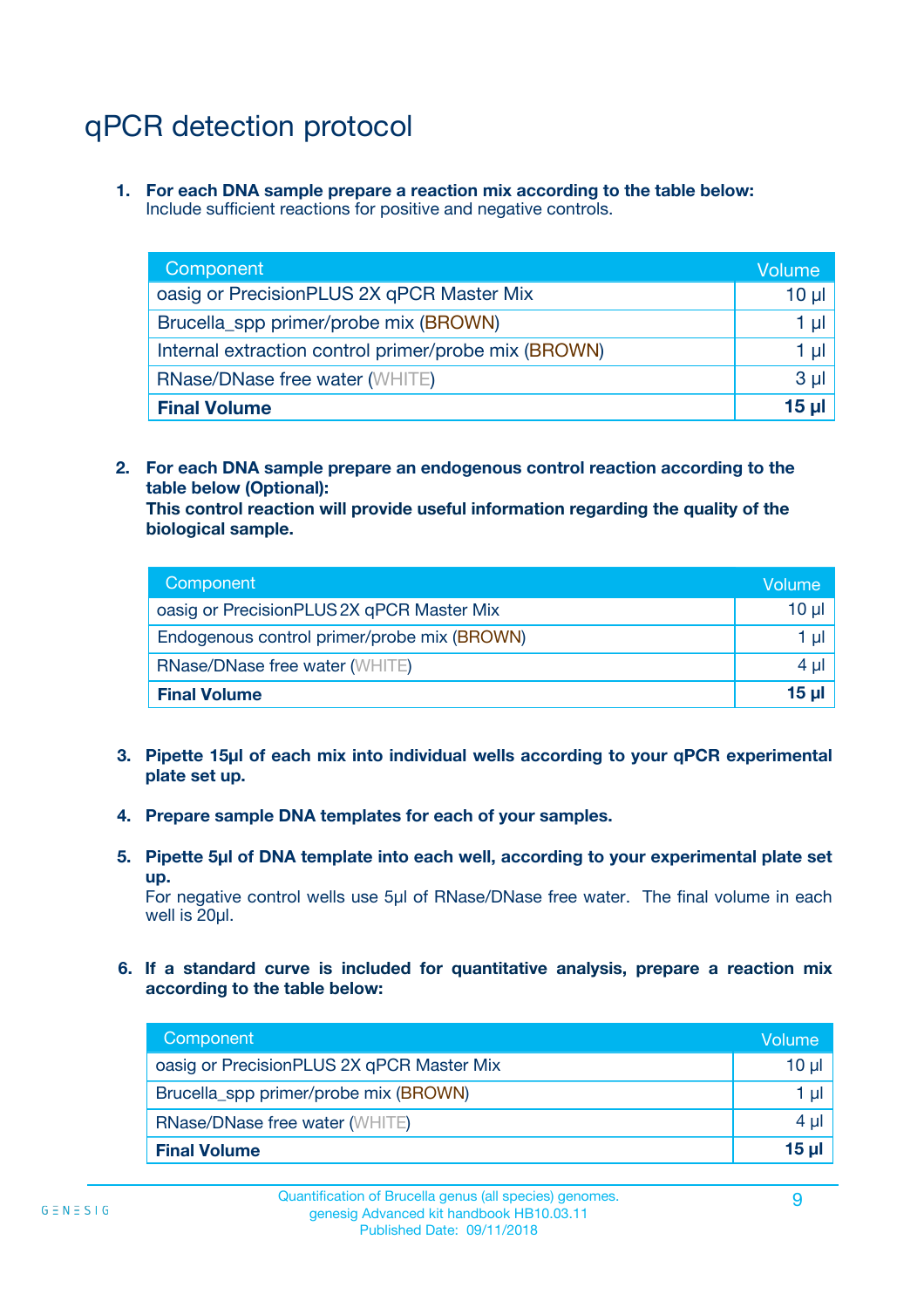#### **7. Preparation of standard curve dilution series.**

- 1) Pipette 90µl of template preparation buffer into 5 tubes and label 2-6
- 2) Pipette 10µl of Positive Control Template (RED) into tube 2
- 3) Vortex thoroughly
- 4) Change pipette tip and pipette 10µl from tube 2 into tube 3
- 5) Vortex thoroughly

Repeat steps 4 and 5 to complete the dilution series

| <b>Standard Curve</b>         | <b>Copy Number</b>     |
|-------------------------------|------------------------|
| Tube 1 Positive control (RED) | $2 \times 10^5$ per µl |
| Tube 2                        | $2 \times 10^4$ per µl |
| Tube 3                        | $2 \times 10^3$ per µl |
| Tube 4                        | $2 \times 10^2$ per µl |
| Tube 5                        | 20 per µl              |
| Tube 6                        | 2 per µl               |

**8. Pipette 5µl of standard template into each well for the standard curve according to your experimental plate set up.**

#### The final volume in each well is 20µl.

## qPCR amplification protocol

Amplification conditions using oasig or PrecisionPLUS 2X qPCR Master Mix.

|             | <b>Step</b>       | <b>Time</b>     | Temp    |
|-------------|-------------------|-----------------|---------|
|             | Enzyme activation | 2 min           | 95 °C   |
| Cycling x50 | Denaturation      | 10 <sub>s</sub> | 95 $°C$ |
|             | DATA COLLECTION * | 60 s            | 60 °C   |

\* Fluorogenic data should be collected during this step through the FAM and VIC channels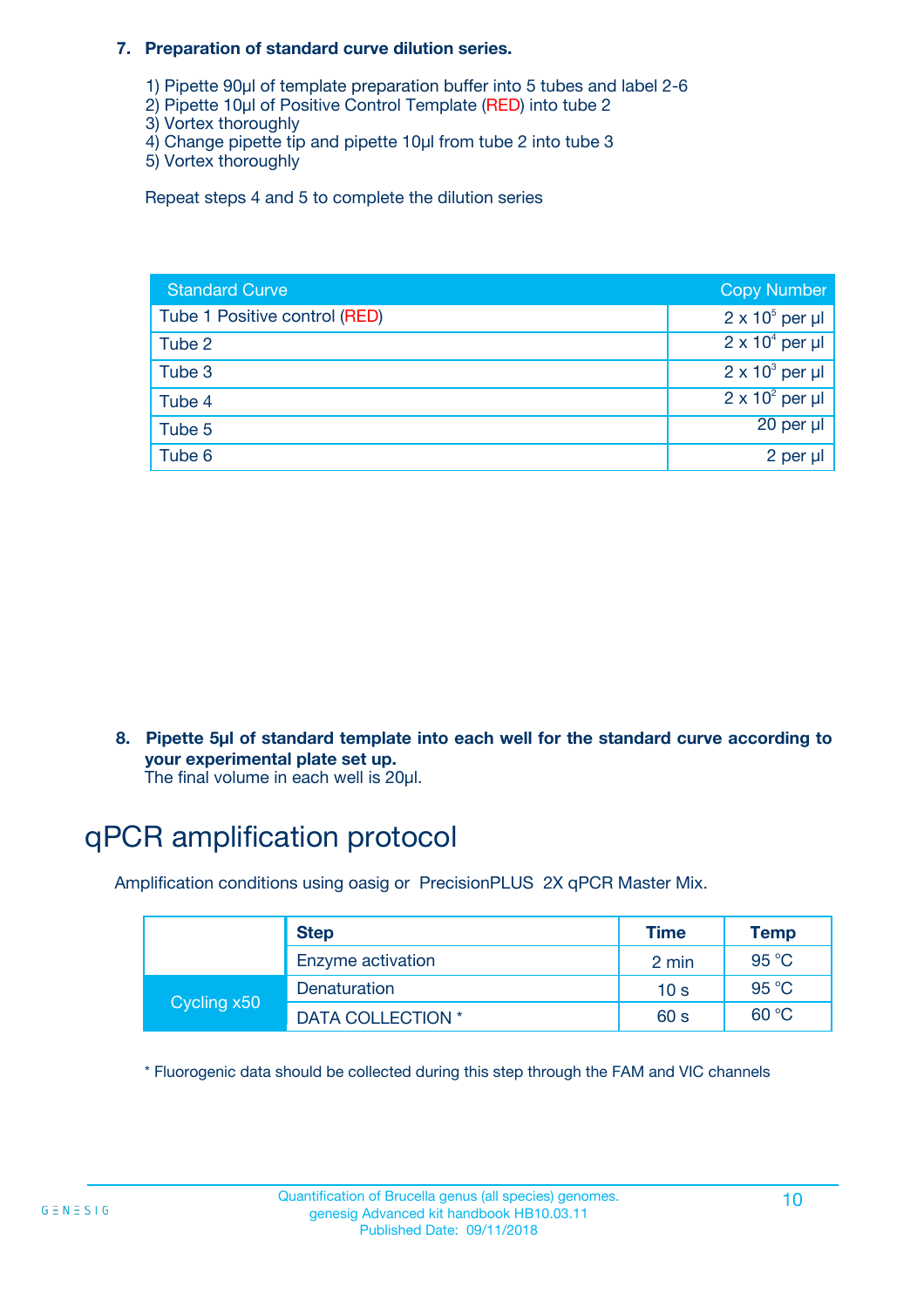## Interpretation of results

| <b>Target</b><br>(FAM) | <b>Internal</b><br>control<br>(NIC) | <b>Positive</b><br>control | <b>Negative</b><br>control | Interpretation                                                                                                  |
|------------------------|-------------------------------------|----------------------------|----------------------------|-----------------------------------------------------------------------------------------------------------------|
| $\leq 30$              | $+ 1 -$                             | ÷                          |                            | <b>POSITIVE QUANTITATIVE RESULT</b><br>calculate copy number                                                    |
| > 30                   | ٠                                   | ÷                          |                            | <b>POSITIVE QUANTITATIVE RESULT</b><br>calculate copy number                                                    |
| > 30                   |                                     | ÷                          |                            | <b>POSITIVE QUALITATIVE RESULT</b><br>do not report copy number as this<br>may be due to poor sample extraction |
|                        | ÷                                   | ÷                          |                            | <b>NEGATIVE RESULT</b>                                                                                          |
| $+ 1 -$                | $+ 1 -$                             | ÷                          | $\leq$ 35                  | <b>EXPERIMENT FAILED</b><br>due to test contamination                                                           |
| $+$ / -                | $+ 1 -$                             | ÷                          | > 35                       | $\star$                                                                                                         |
|                        |                                     | ÷                          |                            | <b>SAMPLE PREPARATION FAILED</b>                                                                                |
|                        |                                     |                            | $+$ /                      | <b>EXPERIMENT FAILED</b>                                                                                        |

Positive control template (**RED**) is expected to amplify between Cq 16 and 23. Failure to satisfy this quality control criterion is a strong indication that the experiment has been compromised.

\*Where the test sample is positive and the negative control is positive with a  $Ca > 35$ , the sample must be reinterpreted based on the relative signal strength of the two results:



If the sample amplifies  $> 5$  Cq earlier than the negative control then the sample should be reinterpreted (via the table above) with the negative control verified as negative.



If the sample amplifies  $< 5$  Cq earlier than the negative control then the positive sample result is invalidated and<br>the result should be determined  $the$  result should be inconclusive due to test contamination. The test for this sample should be repeated.